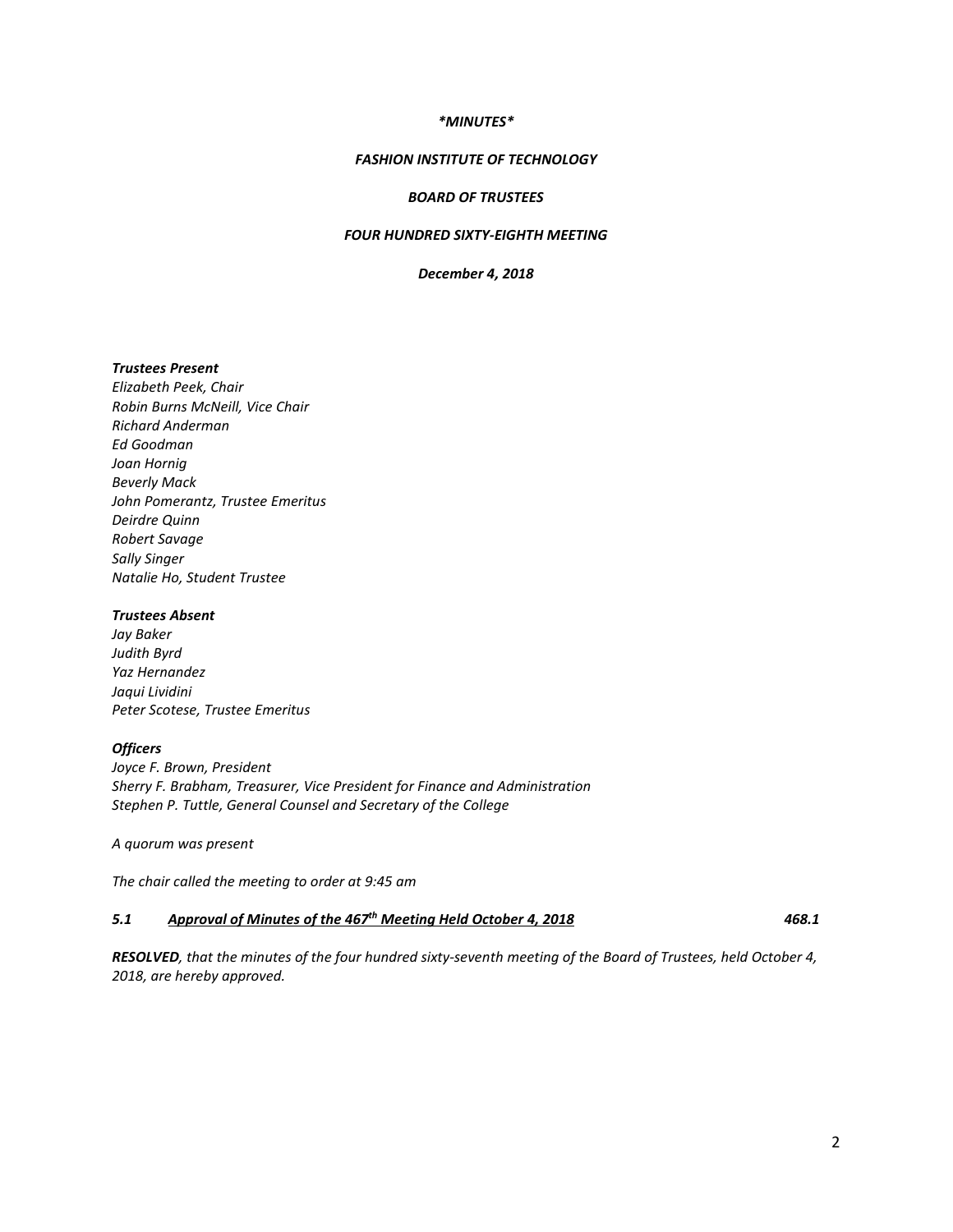# *5.2 Certificates of Permanent Tenure 468.2*

*RESOLVED, that Certificates of Permanent Tenure be issued to:* 

*Jared Ciborowski Counselor Associate Academic Advisement Center Tenure date: September 16, 2018*

*Simona Jankauskaite Technologist C Innovative Technology and Digital Production - Library Tenure date: November 9, 2018*

*Pritesh Patel Network/Facilities Manager Network Tenure date: November 1, 2018*

*Molly Schoen Visual Resources Curator History of Art Tenure date: November 9, 2018*

*Kenneth Wiesinger Technologist C Exhibitions Office – Museum Tenure date: November 9, 2018*

*Ryan Wolfe Exhibition Production Coordinator Exhibitions Office - Museum Tenure date: November 1, 2018*

# *5.3 Sabbatical Leaves of Absence 468.3*

*RESOLVED, that sabbatical leaves of absence for study, research and special purposes are duly granted to the following members of the faculty for the periods indicated:*

| Ronald Bacsa<br>Assistant Professor<br><b>Communication Design Pathways</b>                                     | Fall 2019 and Spring 2020<br>Full year at half pay                                       |
|-----------------------------------------------------------------------------------------------------------------|------------------------------------------------------------------------------------------|
| Michelle Handelman<br>Associate Professor<br>Film, Media and the Performing Arts                                | Fall 2019 and Spring 2020<br>Full year at half pay                                       |
| Jada Schumacher<br>Associate Professor<br><b>Communication Design Pathways</b>                                  | Fall 2019 and Spring 2020<br>Full year at half pay                                       |
| Amy Werbel<br>Associate Professor<br>History of Art<br><b>Brian Emery</b><br>Associate Professor<br>Photography | Fall 2019 and Spring 2020<br>Full year at half pay<br>Fall 2019<br>Half year at full pay |
| Lourdes Font<br>Professor<br>History of Art                                                                     | Fall 2019<br>Half year at full pay                                                       |